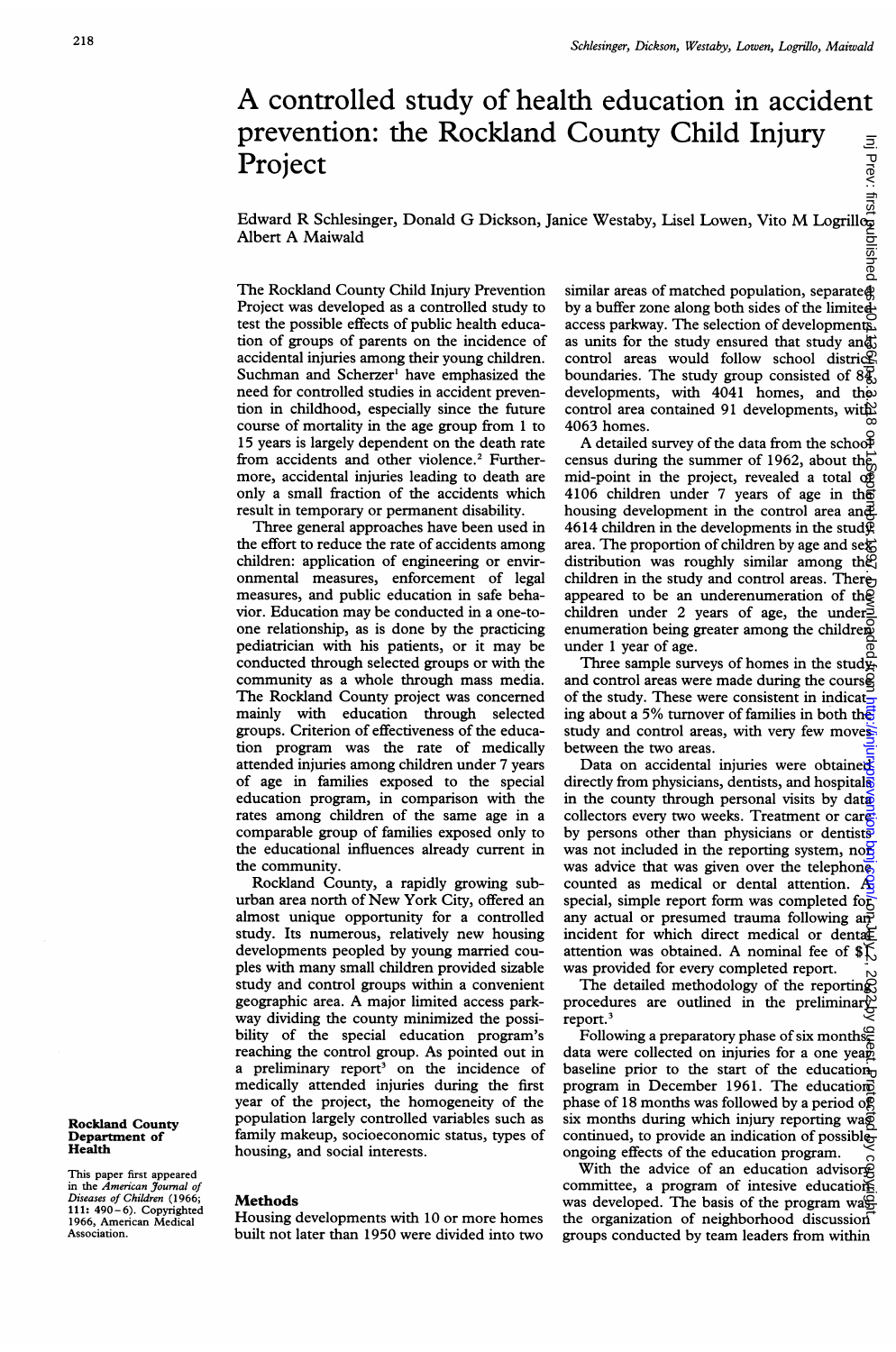the community and by persons with professional training or specialized knowledge.

In recognition of the tendency toward apathy to 'safety' as an entity in itself, the approach to accident prevention was presented as an important component of child development and everyday living. A guide was prepared in which hazards were listed and stress was placed on preventive measures for children at different ages. Every effort was made to achieve maximum uniformity of methods, content, and exposure. A monthly newsletter was mailed to all families in the study group. Special speakers were used to a limited extent at group and club meetings outside the neighborhood discussion groups. The housing development teams consisted of two to four leaders from among the mothers, who shared the responsibility for organizing, conducting, and evaluating small neighborhood meetings. A total of <sup>85</sup> teams were organized in 72 developments in the study area, with 12 developments lacking team leaders.

Orientation sessions for the team leaders formed the basis for an organized program of instruction and guidance, allowing for flexibility on the part of the leaders. The neighborhood discussion meetings were held in development homes, attendance at these meetings averaging ten per meeting. Teams conducted a total of 135 meetings, 94 of these entirely on their own and 41 with specialists handling the program. The total attendance at the neighborhood meetings was 1422, with 873 different individuals attending.

Printed materials played a significant role in the education program as an informational source for team leaders, as a guide for professional discussion leaders, and as future reference material to bolster the effects of neighborhood meetings. Selected brochures were distributed by volunteers, specially re-

**200** 

160

120

80K

 $\epsilon$ 

ہ<br>0 0) a. a) cruited for this purpose, in 11 of the 12 unorganized developments where no neighborhood meetings could be held.

Accident rates were computed for each three month reporting period, projected on an annual basis. The three month periods were selected to take seasonal variations into consideration, as follows: December-February, March-May, June-August, September-November.

The data collected during the four reporting periods of the baseline phase were used to determine differences, if any, in the accident rate in the study and control groups. Data collected during the six periods of the education phase were used for comparative purposes in evaluating the possible effects of accident prevention education. The final two reporting periods were related to any possible continuing effects of education. Rates were also computed separately, by reporting periods, according to source of report (hospitals or private offices of physicians and dentists), by selected types of injuries, by disposition, and by rank of severity. For the rank of severity, three groups were developed according to the nature of the injury.

In reporting the results, accident rates are defined as the rates of reported medically attended injuries per 1000 children under 7 years of age. When age- and sex-adjusted rates are given, these refer to rates among the children in the study and control groups adjusted to the population of New York State in the 1960 census.

#### Results

The age- and sex-adjusted accident rates for each three month period of the study revealed no consistent differences in the trends between the study and control groups during the three years of the project (fig 1). On the contrary, the

> Three month reporting period 1. December 1960-February 1961 2. March 1961-May 1961 3. June 1961-August 1961

4. September 1961-November 1961 5. December 1961-February 1962 6. March 1962-May 1962 7. June 1962-August 1962

8. September 1962-November 1962 9. December 1962-February 1963



Figure <sup>1</sup> Total accidents by three month reporting period. Age and sex were adjusted to population ofNew York State, 1960 census.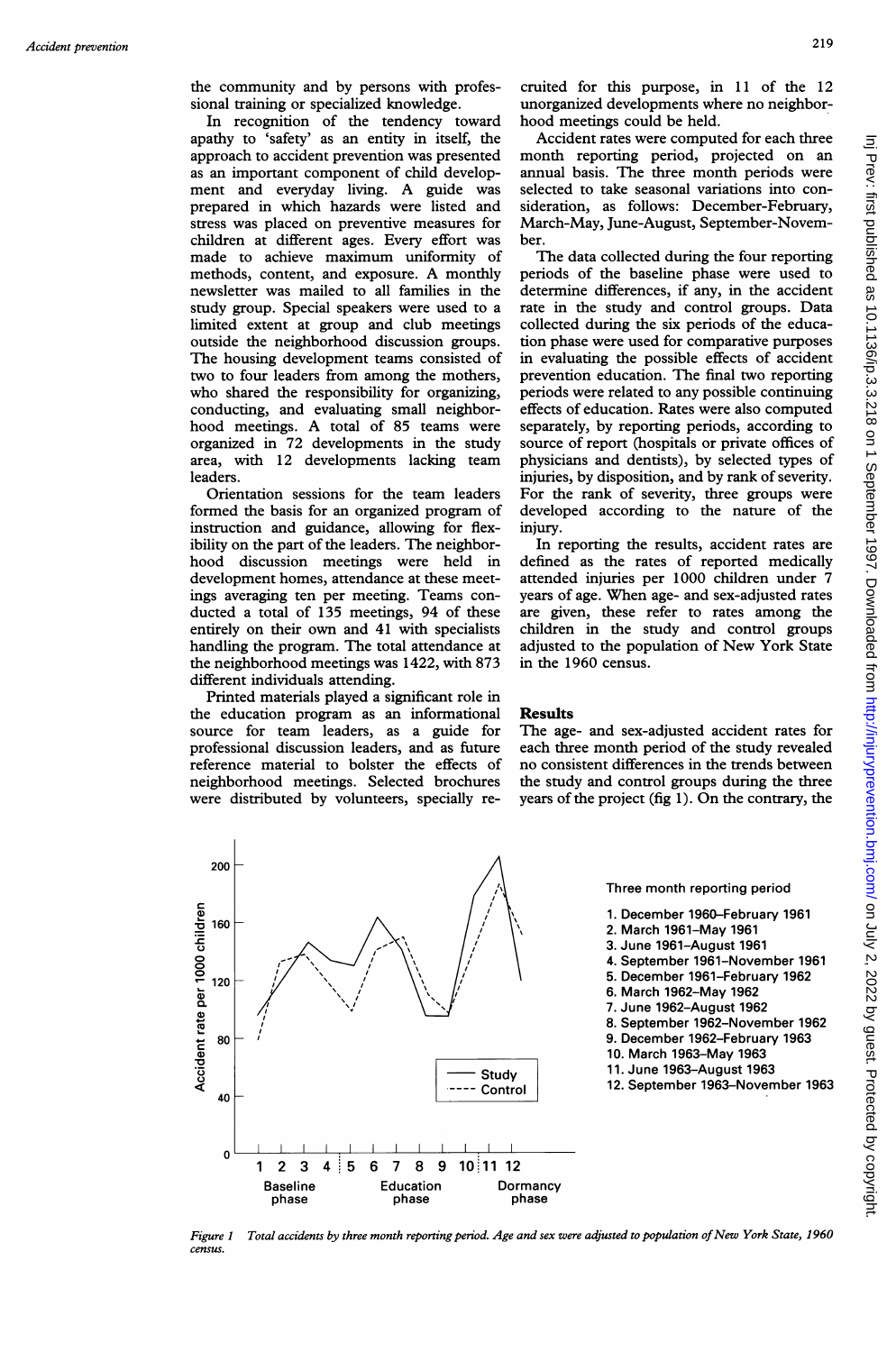curve for this study group crossed that of the control group on no less than five occasions, with at least one of the crossovers occurring during each phase of the project.

At the end of the ninth reporting period, or 15 months after the start of the education program, the trend in the differences in the accident rates in the study and control groups suggested the possibility of some impact on the incidence of accidents in the study group following exposure of their parents to the education program. If this difference had continued as a consistent trend, it would clearly have suggested a positive relationship betwen the education program and the rate of accidents among the young children whose parents had been exposed to such a program. Any conclusion relating to the positive effect of the education program proved untenable, however, in the light of the sharp and disproportionate increase in the accident rate in the study group during the tenth and 11th reporting periods. The developments during these two periods, after what appeared to be an earlier contrary trend, points vividly to the need for continued reporting over a sufficient time, in a controlled situation, to be certain that fortuitous changes over short periods do not lead to unwarranted conclusions.

The sharp swings in the accident rates among both study and control groups over the three year period of the study are apparently related mainly to seasonal factors, with the high points in the curves occurring in the spring and summer months. With the exception of the dip in the ninth quarter, there appeared to be a moderate uptrend of similar proportions in the recorded accident rates in both the study and control groups. The upward trends may well have been artificial and due, at least in part, to the underenumeration of children under 2 years of age from the population data obtained from the school survey. Since the population distribution for the final year of the project was estimated by moving the school survey population ahead by a year, resulting smaller numbers of children at ages of higher accident incidence would tend to increase the total rate in both the study and control groups.

While the overall rate of accidents showed no apparent changes in the study versus control groups during or following the education program, significant changes might actually have occurred which might not have been reflected in the overall accident rates. It was possible, for example, that the rate of more serious accidents might have decreased in the study group, but that this decrease might have been obscured by a corresponding or greater increase in the number of visits for medical attention for trivial injuries resulting from increased interest and awareness on the part of the parents after their exposure to the education program. The possibility that changes might have occurred in certain types of accidents or in specific age or sex groups also required investigation, if only to eliminate these factors as having any bearing on the total accident rates.

The most significant of these factors ap-

peared to be the severity of the injury for which attention was sought. This was first approached through analysis of the proportion of accidents in which a return visit wa**s** recommended by the physician or dentist or in which hospitalization occurred. The trend $\mathfrak g$ in the proportion of these presumably more. severe injuries are presented, by reporting! period, in fig 2. No change in either the stud $\mathcal{P}$ or the control group is apparent from these curves. The curve for the study group was essentially flat for the entire period of the project. While there was considerably more variation by reporting periods in the percentages in the control group with recommended returnvisits or hospitalization, the overall trend did not change. Separate analysis of the proportion of children hospitalized again revealed no clear, trend in either the study or control group; the proportion hospitalized in the study group. exceeded that in the control group in six of the eight reporting periods during the educa<sup>=</sup> tion and dormancy phases of the project. on July 100 Aq Debast. Protected by Guest. Protect 1998. Pownloaded from Burger Previously 2, 2022 by the Univ

Ranking the severity of the injury for which attention was sought was another approach to the possible detection of finer changes in the rates. Multiple injuries were coded by the most severe injury reported. The division of severity of type of injury into mild, moderate, and severe, while broad and somewhat arbitrary provided a basis for comparison between th $\mathcal{\S}$ study and control groups. In fig 3, the graphi $\epsilon$ presentation of the trends in the proportion of injuries by degrees of severity, no discernible change is evident in either the study or control population or in the difference between thesetwo population groups in any of the three severity groups.

No significant changes could be detected in the trends of the rates for particular types  $\overline{of}$ accidents in the study versus the control groups. This applied equally to falls, which may be the least amenable to prevention through education, and to burns and scald $\vec{s}$ and poisoning, which might be most influenced by a preventive approach through education.

To achieve the fullest reporting of medically attended injuries, every possible professional source of reports was considered in planning the project. At the time the project was planned, reports from the emergency rooms



Figure 2 Accidents involving more than one visit or hospitalization by three month reporting period.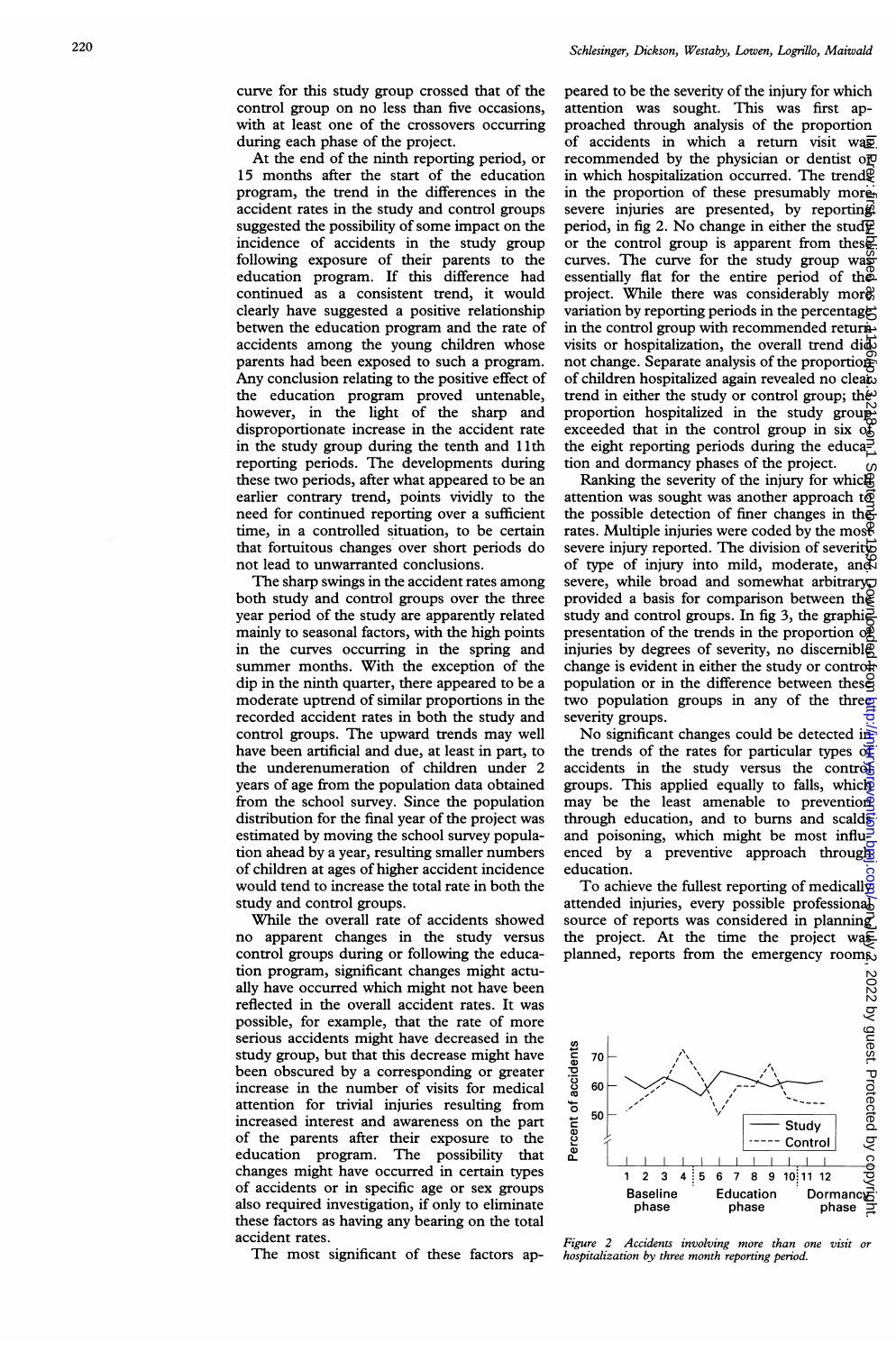

Figure 3 Accidents by severity of nature of injury by three month reporting period.

of hospitals were not thought to be adequate as the sole source of reporting. Hence, reports were to be obtained from practicing physicians and dentists as well as from hospitals.

The reports from hospitals may be accepted as approaching completeness, since the data collectors actually went over the emergency room records completely with the responsible person in each hospital. The trends in the accident rates in the study and control groups as obtained from hospital reports are shown in fig 4. The closeness in the correspondence of the curves for the accident rates for the study and control groups is striking, and the seasonal pattern of accident incidence stands out sharply.

On the other hand, the curves for accident rates based on reports from private physicians (fig 5) deviate much more widely from each other, and seasonal fluctuations are scarcely evident at all. These finding suggest that the flow of reports from physicians is much more erratic than from hospitals. Even though the reports were obtained from physicians through periodic visits to their offices, and a small fee was provided for each, completion of the reports still required a special effort on the part of a physician or an office assistant. Unless the constant interest of the physician was maintained, there was a good chance that the records of varying numbers of children with injuries would be overlooked. It is also possible

that the regular, sharp peaks in the reports obtained from the hospitals during the summer months in the third, seventh, and <sup>1</sup> lth reporting periods may have been a reflection of the relative convenience in obtaining emergency Rank II care in the hospital during the vacation season.<br>(moderate) The results suggest that, in a controlled

study of the nature of this project in the particular area selected, adequate rates for comparative purposes might have been obtained from reports gathered solely from hospital records. Increasing the size of the study and control groups would have compen-Rank III sated for the smaller number of accidents<br>(mild) involved Theoretically this sould have have involved. Theoretically, this could have been done without necessarily increasing the cost of the project, since some of the funds needed for the intensive efforts in data collection would then have been available for expanding the health education program to a larger study group. In actuality, however, this would not have been possible, since all the housing developments suitable for study were already included in the project.

#### **Comments**

The one clear conclusion that may be drawn from this study is that the incidence of medically attended injuries from accidents was not reduced during or after an education program directed specifically at parents of young children in a select population group, and that this absence of any demonstrable impact of the program was evident in the study group itself and in comparison with a control group of generally similar character. While general conclusions of the effectiveness of health education in changing human behavior toward safer practices of daily living should not be drawn from this one study, it does point up the difficulties involved. The study demonstrates graphically the importance of controls in any such study involving the behavior of human population groups, and it further reinforces the need to have such studies continued for a sufficiently long period of time



Figure 4 Accidents from aU hospital reports by three month reporting period.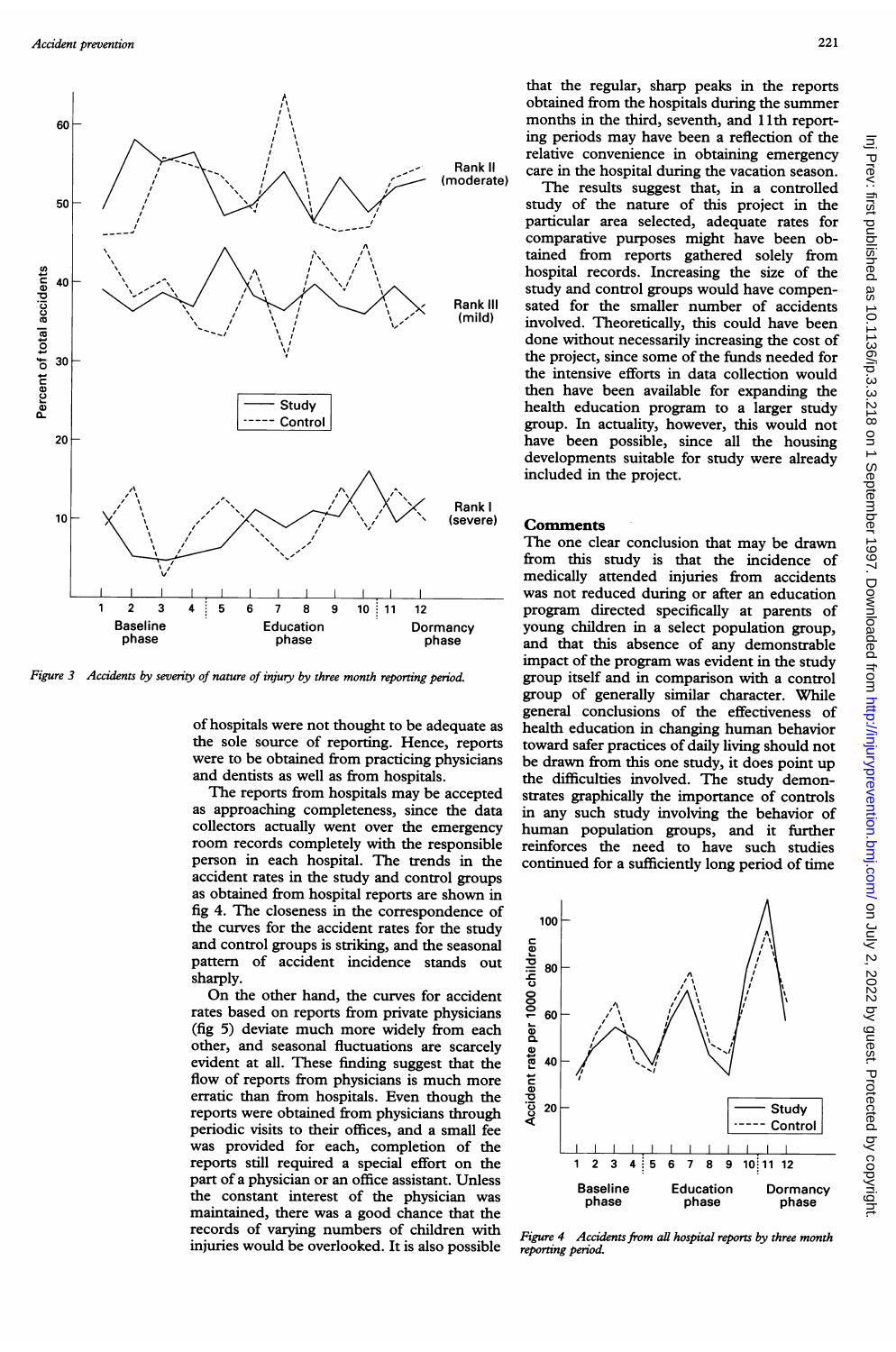

Figure 5 Accidents from reports from physicians and dentists by three month reporting period.

to obviate the temptation to draw conclusions regarding favorable resu

Epidemiological questions in this study deserve careful consideration in the design of similar studies. The selection of medical or dental attendance for an accidental injury as the criterion of a measurable accident necessarily results in inclusion of injuries of a trivial nature. Furthermore, parents vary widely in their determination of the severity of an injury for which they seek medical attention for their children. However, other possible definitions of accidents have equal or possib limitations. Selection of deaths from accidental causes as a criterion would have ne an impossibly large study and contr tion. Furthermore, the selection of death as a criterion of the success or failure of educational efforts may itself be open to serious Whether or not death occurs as the end point of an accident is related to many other factors superimposed on the occurrence of the original accident. The adequacy of first aid m the site of the accident, the precautions observed in transporting the injured person for definitive care, and the speed with which definitive medical attention is obtained are phases of secondary prevention which may play as important a role in determining the outcome as prevention of the accident itself.

A philosophical question relate desirability of intensive efforts to prev injuries which might be considered necessary part of the learning proc child's development. Cullen has sugg there may even be a positive gain from minor accidents.<sup>4</sup> 'For the toddler with little understanding of how and why it happened, it can be the occasion for the reaffirmation of his parents' love and concern for him older child confronted by a distinctly unpleasant side of reality  $-$  pain  $-$  there is a chance to learn to tolerate something which hurts, incapacitates, and thwarts'.

On the other hand, there are many minor injuries which, for a seemingly trivial difference

in the circumstances, might have led to permanent disability or death. Most of the falls in the study, particularly those occurring on the same level, resulted in very minor contusions or abrasions, but they could just as readily have led to fractures, facial injury, or punture wounds.

The objection might be raised that the particular educational techniques employed were not intensive enough to expect that the would have any effect on behavior to the exten $\overline{\mathbf{R}}$ of reducing accidents. However, the fact that Study 135 neighborhood meetings were held, in Control which there was a high degree of active<br>Control positionalized indicates an intensity of  $\mathcal{E}$ . participation, indicates an intensity of effor LI which can rarely be attained under conditions. of ongoing community accident prevention Dormancy programs. In essence, the project was dealing with an aggregate of small communities with  $\tilde{a}$ population of about 15 000 (the total population in the households included in the study group). If this number of meetings of similar size were to be held in a town of  $15000$ population this would be accepted as  $a_n^{\gamma}$ intensive public health education effort. Orientation of 250 team leaders and helpers, most of whom were active in the project, was itself  $\underline{\mathbf{\check{q}}}$ significant educational activity.

The Rockland County project dealt with the education of groups of parents of young children, and therefore should not be considered ered as equivalent to efforts with individual parents. It is possible that a one-to-on $\overline{R}$ relationship between a physician or some other authoritative person and the mother might bemore effective in preventing accidents in young children. A recent controlled study by Bass and his associates<sup>5</sup> suggests that advice on the installation of seat belts in cars, at the time of regular visits for pediatric health supervision,  $\frac{1}{2}$ followed by the desired action nearly three times more often than in control groups who are only sent letters on the same subject or given no advice at all by the physician. However, the study group was not necessarily comparable to the control group, since the former may have been more highly motivated in that they had come to the physician's office during the period of the study. Furthermore, the desired action was the installation of the seat belts, a one time act, and not a complexand prolonged change toward safer behavior. In point of fact, no attempt was made to discover whether the seat belts were even used consistently after installation. on July 2, 2, 2022 by guest. Protected by copyright. Protection in the very published as the published as 1998 of Developing the published as 113.218.218.114 on 1998. Developing the Here 1998. Downloaded from 1998. Downloa

The Rockland County project did not attempt to provide a universal answer to the effect of education on the incidence of acci $\frac{1}{60}$ dents. It could test only the effect of a broad educational approach on the incidence of accidents among young children in a specific population group - children of young parents living in relatively new suburban developments. Indeed, the self selection of the parents for the educational program may have resulted in a group with a particularly high level of interest and knowledge regarding safe beha $\bar{p}$ vior, so that any further reduction in accident incidence among their children could, at best, be minimal.